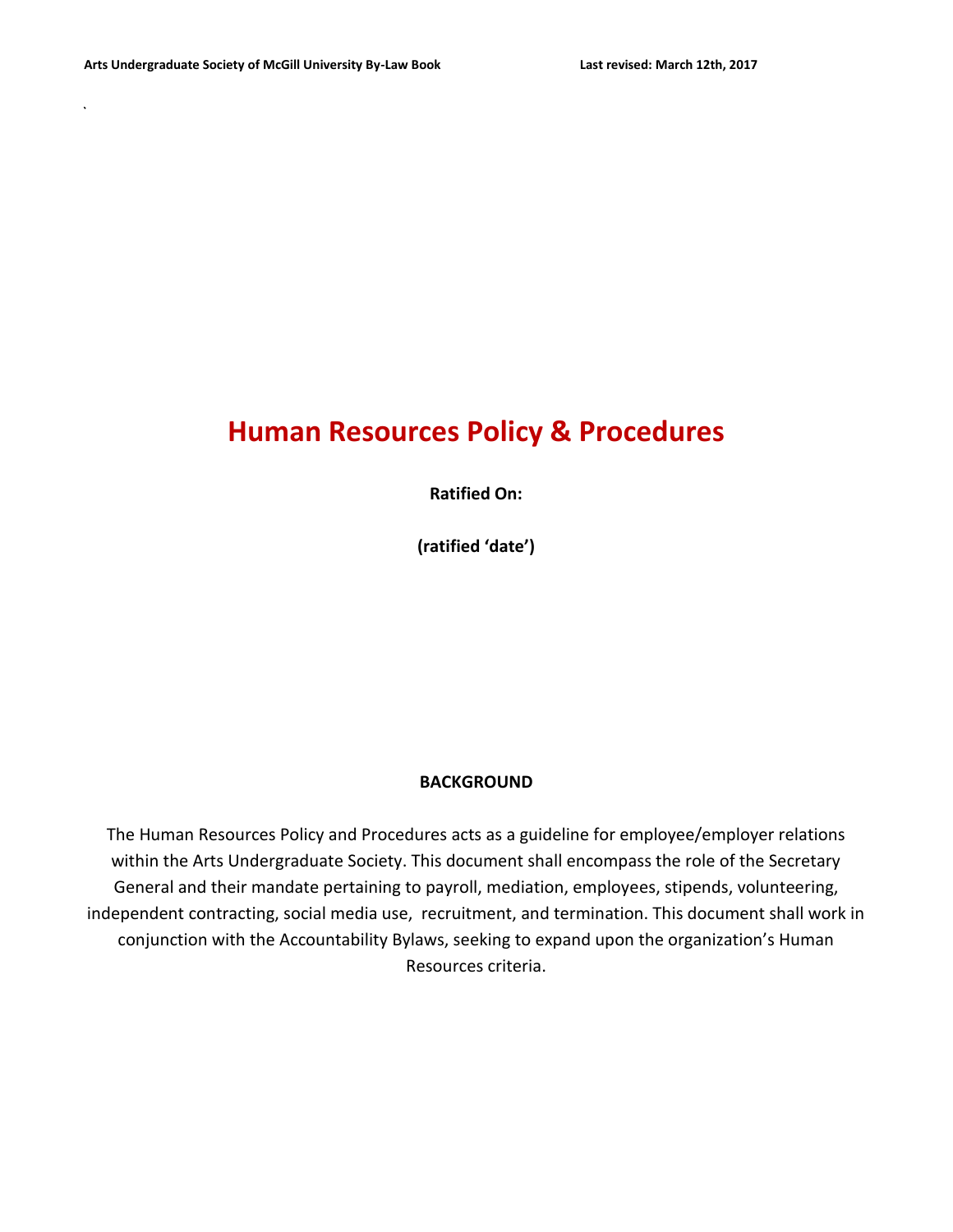#### **ARTICLE I: DEFINITIONS**

- 1.1 "AUS" shall refer to the Arts Undergraduate Society of McGill University, an accredited student association representing all undergraduate students enrolled in a Bachelor of Arts or a Bachelor of Arts & Science program at McGill University.
- 1.2 "AUS Executive" shall refer to the President or a Vice-President member of the AUS Executive Committee, as outlined in Article 11 of the AUS Constitution.
- 1.3 "AUS Executive Work Study Program" shall refer to the portion of the AUS Work Study Fund allocated towards AUS Executive and AUS employees compensation by the Work Study administrators of the McGill Scholarships and Student Aid Office.
- 1.4 "Timesheets" shall refer to the hour logs submitted bi-weekly by AUS Executives and AUS employees enrolled in the AUS Executive Work Study Program.
- 1.5 "Legislative Council" shall refer to the governing body of the AUS, as outlined in Articles 6 and 7 of the AUS Constitution.
- 1.6 "Secretary General" shall refer to an independent officer of the AUS as defined in Article 3 of the Accountability Bylaws.
- 1.7 "Employee" shall refer employees of the AUS under hourly wage or salary based paid contracts paid on a bi-weekly basis.
- 1.8 "Stipend" shall refer to a financial award for a Stipend Volunteer following the completion of their assignment.
- 1.9 "Non-Stipend Volunteer" is an individual who freely chooses to provide services to the AUS without being remunerated or paid.
- 1.10 "Stipend Volunteer" is an individual who freely chooses to provide services to the AUS without being salaried or an employee of the AUS. A Stipend volunteer will receive a financial award via a stipend in consideration of their volunteered efforts under the condition they have been satisfactorily completed.
- 1.11 "Independent Contractor" is a an individual independent of the AUS who is contracted to provide paid services on an ad hoc basis based upon a prearranged contract by which they will be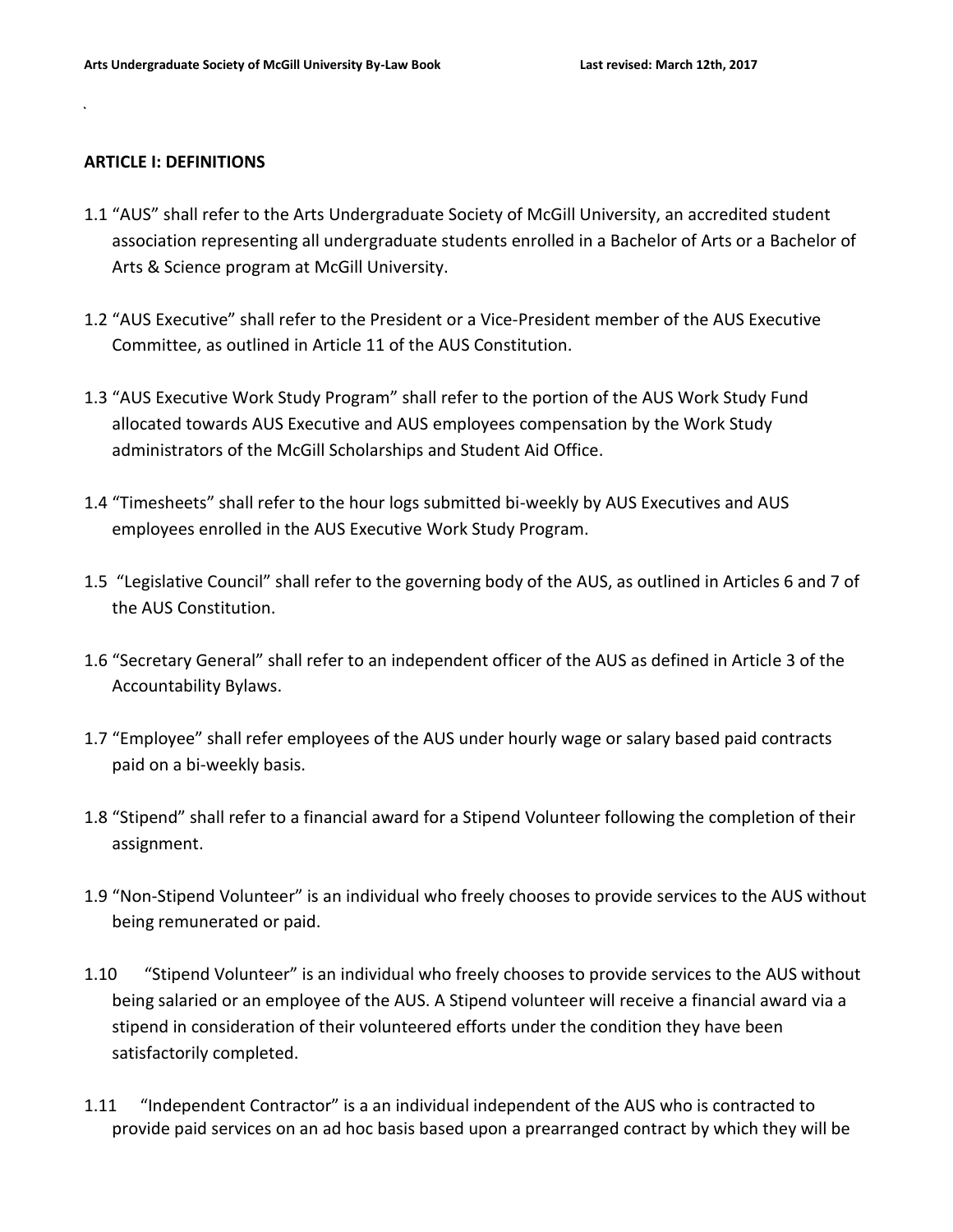paid. Independent contractors may be from the AUS or greater McGill community.

- 1.12 "The AUS Application Online Module" refers to the online Google Forms medium for AUS job and stipend volunteer opportunities.
- 1.13 "Contract" refers to the written agreement signed between the AUS and its employees or Stipend Volunteers.
- 1.14 Social Media shall refer to all online based networking platforms such as Facebook, Twitter, and Instagram.

# **ARTICLE II: SECRETARY GENERAL & DEPUTY SECRETARY GENERAL ROLES**

2.1 Specifying the role outlined in Article 3 of the 2015 Accountability Bylaws, the Secretary General is responsible for the support and facilitation of the AUS's Human Resources

- 2.1.1 The AUS Human Resources mandate includes the:
	- i) Recruitment & Selection Policy
	- ii) Payroll Procedure
	- iii) Employee Policy
	- iv) Volunteer Policy
	- v) Stipend Distribution Policy
	- Vi) Conflict Mediation Policy
	- vii) Termination Policy
	- viii) Social Media Policy

2.2 A Deputy Secretary General will be selected by the incumbent Secretary General and AUS President each academic year as an assistant to the duties of the Secretary General with:

2.2.1 The supposition that they will fill the Secretary General's position upon its expiration, conditional upon a lack of objection by either the AUS President and the incumbent Secretary General should they not meet their obligations to the position.

2.2.2 It is an expectation that the Secretary General provide the Deputy Secretary General with the resources and training throughout their term to prepare them to succeed their superior's role.

2.2.3 The Deputy Secretary General appointment shall be approved by a two-thirds vote of AUS Legislative Council.

2.2.4 Removal of the Deputy Secretary General prior to the end of their term shall be subject to a two-thirds vote of AUS Legislative Council.

## **ARTICLE III: RECRUITMENT & SELECTION POLICY**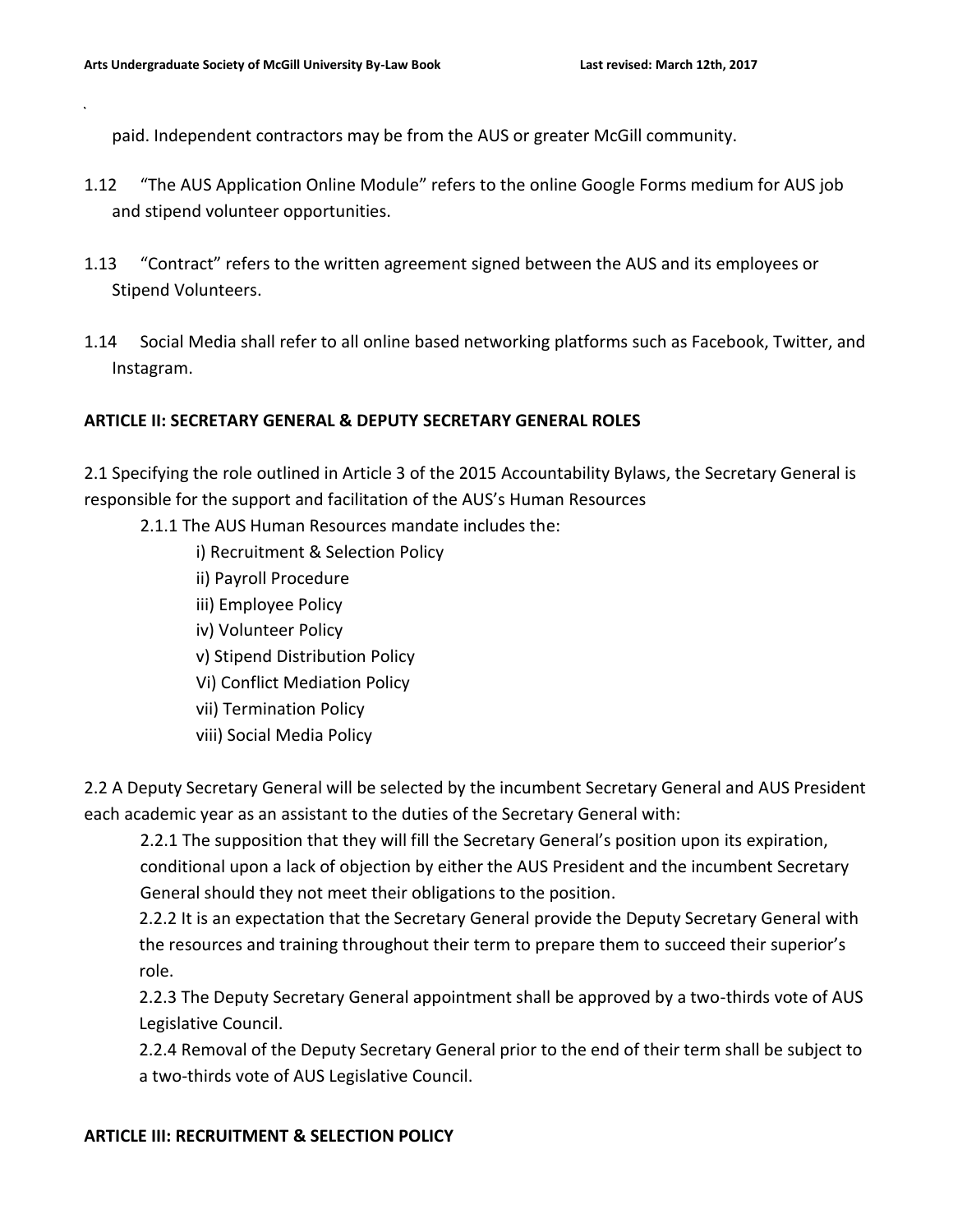#### 3.1 Policy

3.1.1 The AUS is committed to recruiting and selecting individuals who are the most qualified to perform the requirements of each position available. Candidates for paid and volunteer opportunities may be from existing staff, the AUS membership, or the greater McGill community

3.1.1.1 Hiring criteria shall vary depending on the given position, wherein some positions may require mandatory previous experience, including but not limited to BdA Managers.

3.1.2 The successful applicants for a job or stipend volunteer vacancy shall be given a written contract that outlines all the terms and conditions for that job. The applicant must accept the contract by signing it before commencing work.

3.1.2.1 In the event that the contract is signed before the hiring manager formally begins their tenure, the contract will be signed between the successful applicant and the AUS Executive currently in charge of the portfolio. The hiring manager will add their signature as soon as they obtain signing authority. The contract is valid from the moment it is signed by both a representative of the AUS Vice-President in charge and the hired party.

#### 3.2 Purpose

3.2.1 The purpose of this Statement of Policy and Procedure is to ensure a consistent approach to the recruitment and selection of staff and to ensure compliance with all legislative requirements.

## 3.3 Responsibility

- 3.3.1 AUS Executives and Managers are responsible for:
	- a) initiating the recruitment process, as necessary
	- b) developing and placing job and volunteer opportunity advertisements and taking them down in a timely fashion
	- c) developing and/or understanding the job selection criteria for the job or volunteer vacancies
	- d) screening candidates in accordance with the job or volunteer selection criteria
	- e) selecting the final candidates to fill a job or volunteer vacancy
	- f) conducting candidate reference checks, as necessary
	- g) ensuring the successful applicant a proper and thorough orientations to their new position and to the organization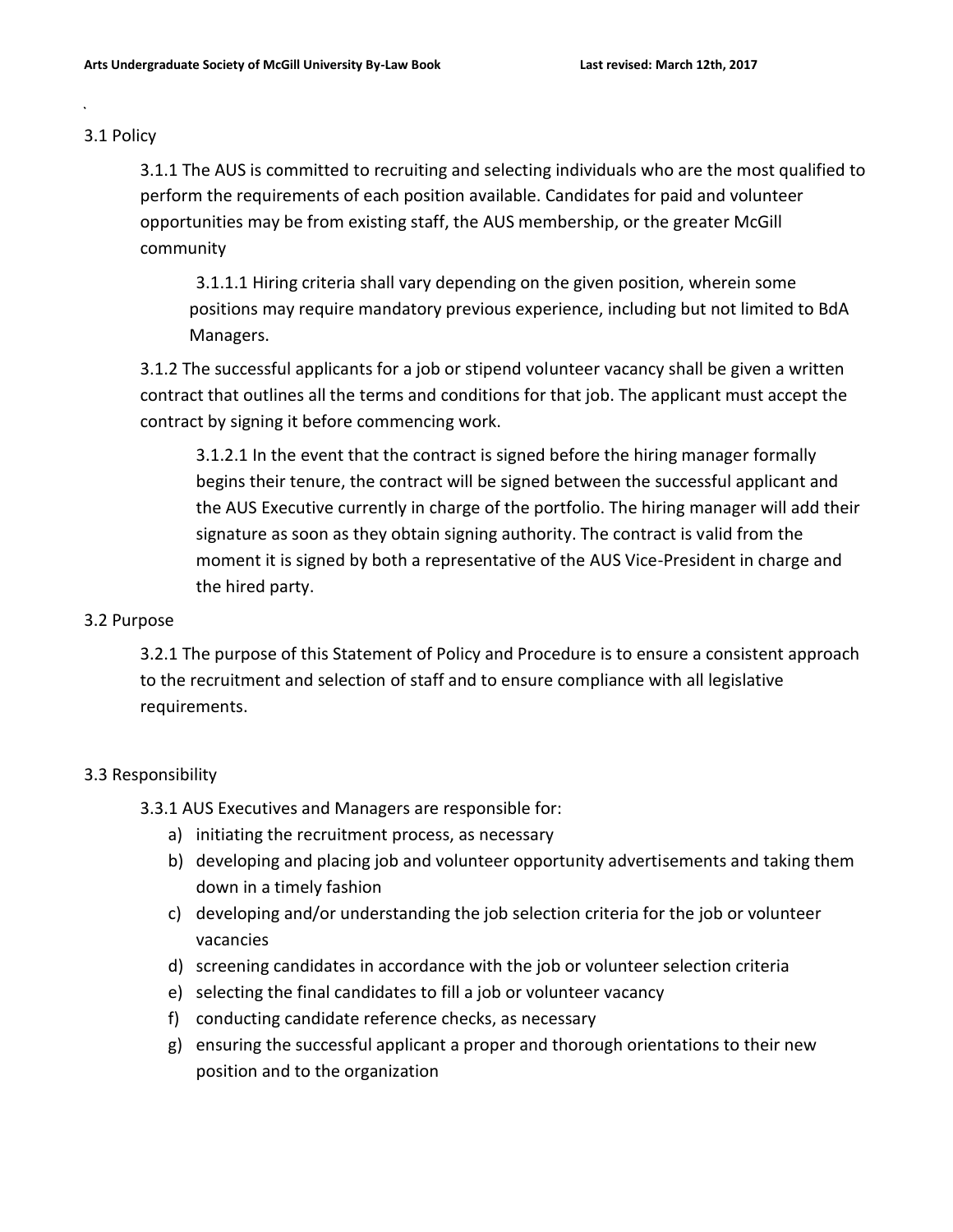#### 3.4 Procedure

3.4.1 Each job vacancy for which recruitment is deemed necessary, either for a replacement candidate or a new position, requires the approval of the head of relevant portfolio. Supporting documentation shall include:

- a) Job description
- b) Job selection criteria
- c) Salary, wage, or stipend award amount, if applicable
- d) The following paragraph
	- 1) "The Arts Undergraduate Society is committed to providing equal opportunity to candidates, of which includes a commitment to not discriminate against on the basis of sex, gender, race, ethnicity, creed, ability, or sexual orientation. If you feel that you have not been properly considered or been discriminated against in relation to this hiring process, please direct your concerns to the Secretary-General portfolio: [secretarygeneral.aus@gmail.com,](mailto:secretarygeneral.aus@gmail.com) the AUS portfolio in charge of human resources practices."

3.4.2 Positions will be advertised through the AUS website, the AUS listserv, AUS organization listservs, and AUS social media.

3.4.3 All candidates for employment are required to complete an AUS Job Application online form, which includes submitting a CV.

3.4.4 The Secretary General is expected to make note of and report to the relevant portfolio manager individuals who submit applications to multiple AUS employment or volunteer positions.

## 3.5 Selection Criteria

3.5.1 Performance, skill, and ability to perform the job, and previous directly related experience are the primary considerations for selecting candidates.

3.5.2 If a selected candidate requests an accommodation, the AUS shall consult with the candidate and provide or arrange for the provision of a suitable accommodation in a manner that takes into account the candidates accessibility needs.

3.5.3 Hiring managers must respect the AUS Equity Policy, outlined in the Constitution Bylaws, in candidate selection, providing equal opportunity to candidates, of which includes a commitment to not discriminate against on the basis of sex, gender, race, ethnicity, creed, ability, or sexual orientation.

#### 3.6 Miscellaneous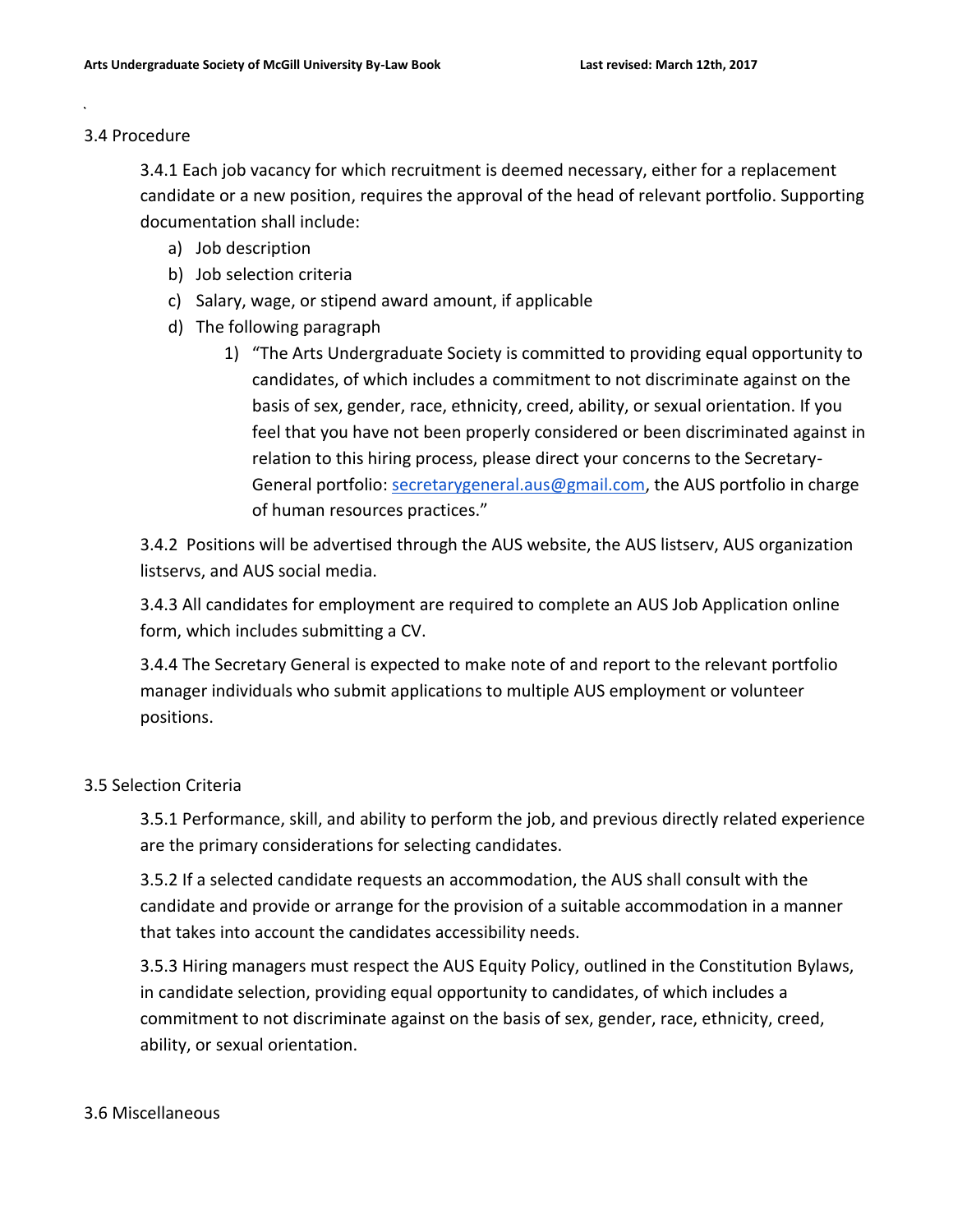After the hiring is completed, the employer shall send or hand out a digital copy of this hiring policy to their employee, to ensure that they are aware of their responsibilities and rights.

# **ARTICLE IV: PAYROLL PROCEDURE**

4.1 Further to Article 6 of the 2015 Accountability Bylaws, Payroll will be administered by the Secretary General portfolio as a means to provide compensation for AUS executives and other AUS employees who qualify under the AUS Executive Work Study Program

4.2 Paid AUS employees are expected to submit a Work Study timesheet bi-weekly, ending on Saturday, to claim their hours to be compensated by the Work Study program

4.2.1 Work Study Timesheets must be submitted each Sunday prior to their administration on the Monday following

4.2.2 Work Study Timesheets may be submitted to the AUS Office 'Timesheet Folder' or electronically via [secretarygeneral.aus@gmail.com](mailto:secretarygeneral.aus@gmail.com)

4.2.3 Work Study Timesheets will only be processed if completed legibly

- 4.2.4 Employee hours may only be claimed in increments as small as 0.25 of an hour
- 4.2.5 Work Study Timesheets will be audited by the Secretary General and the greater

Accountability Bylaw Committee pursuant to Article 6 of the 2015 AUS Accountability Bylaws

4.3 The Secretary General portfolio is expected to process payroll on time each pay period,

4.3.1 Making detailed records of both timesheet hours and final pay to be reviewed for approval at anytime by the AUS President or VP Finance, as well as,

4.3.2 Providing payment record within two (2) days of submitting payroll via email to each paid employees, detailing their hours paid, rate of pay, and if necessary their total claimed Work Study Hours for the given semester

4.4 The Secretary General portfolio is expected to remit employees in accordance to the hours allotted to the Work Study program each semester

4.5 The Secretary General portfolio must distribute all T4 tax forms delivered to the AUS to all current and former employees within one (1) week of receiving them.

# **ARTICLE V: EMPLOYEE POLICY**

- 5.1 The AUS may employ both hourly wage and salaried employees on a by need basis via contract. 5.1.1 Hourly wage employees include but are not limited to AUS Executives, AUS Executive Assistants, and SNAX cashiers
	- 5.1.2 Salaried employees include but are not limited to Snax Manager and Snax Assistant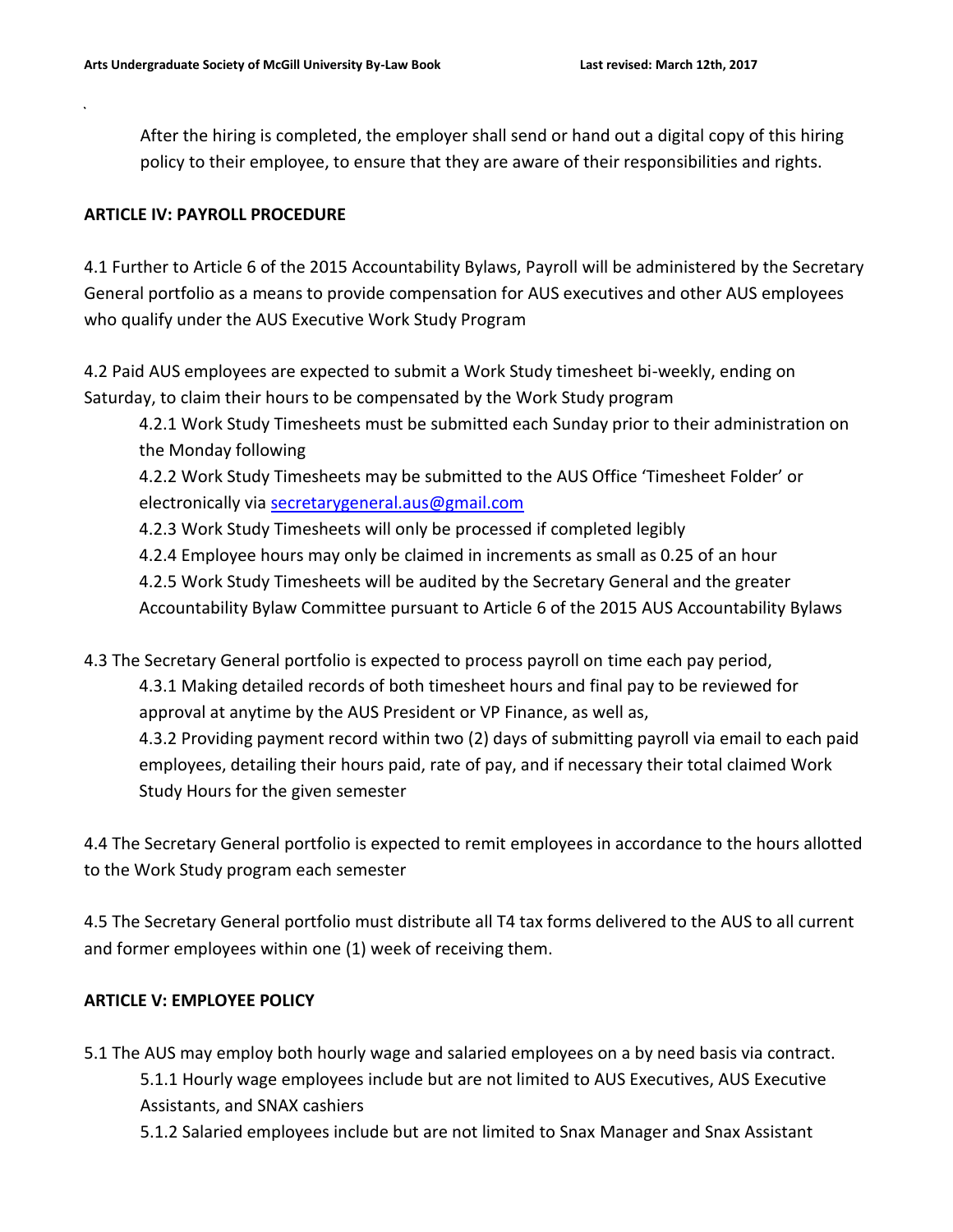#### Manager

5.2 Budgeting for employment shall be at the discretion of the VP Finance subject to approval by Executive Committee

5.2.1 This includes the discretion to set wage and salaries of employees with respect for all applicable wage laws and Work Study Program guidelines

5.2.2 The VP Finance shall work with the Secretary General to ensure payroll is administered correctly and within the guidelines of the Work Study Program when applicable

5.3 Employees are bound to the provisions within their employment contract upon signature

5.4 Employment is subject to Termination Policy outlined in Article X.

# **ARTICLE VI: VOLUNTEER POLICY**

## 6.1 Outline

5.1.1 The AUS may use Non-Stipend Volunteers.

6.1.1.1 Non-Stipend Volunteers with the AUS will not receive any remuneration for their services.

6.1.1.2 The AUS reserves the right to request the volunteer to provide references prior to commencing volunteer duties.

## 6.1.2 The AUS may use Stipend Volunteers.

6.1.2.1 Stipend Volunteers with the AUS will receive a pre agreed upon financial award for their volunteered time.

6.1.2.2 The AUS reserves the right to request the volunteer to provide references prior to a Stipend Volunteer commencing their duties

## 6.2 Purpose

6.2.1 Periodically, the AUS may need to use the valuable resources provided by volunteers to assist or enhance its operations and/or its services or to provide an opportunity to volunteers to acquire knowledge or skills related to the AUS's operations or services.

# **ARTICLE VII: STIPEND DISTRIBUTION POLICY**

7.1 Stipend awards for Stipend Volunteers within the AUS must be awarded via cheque on the pre agreed upon date in their contract.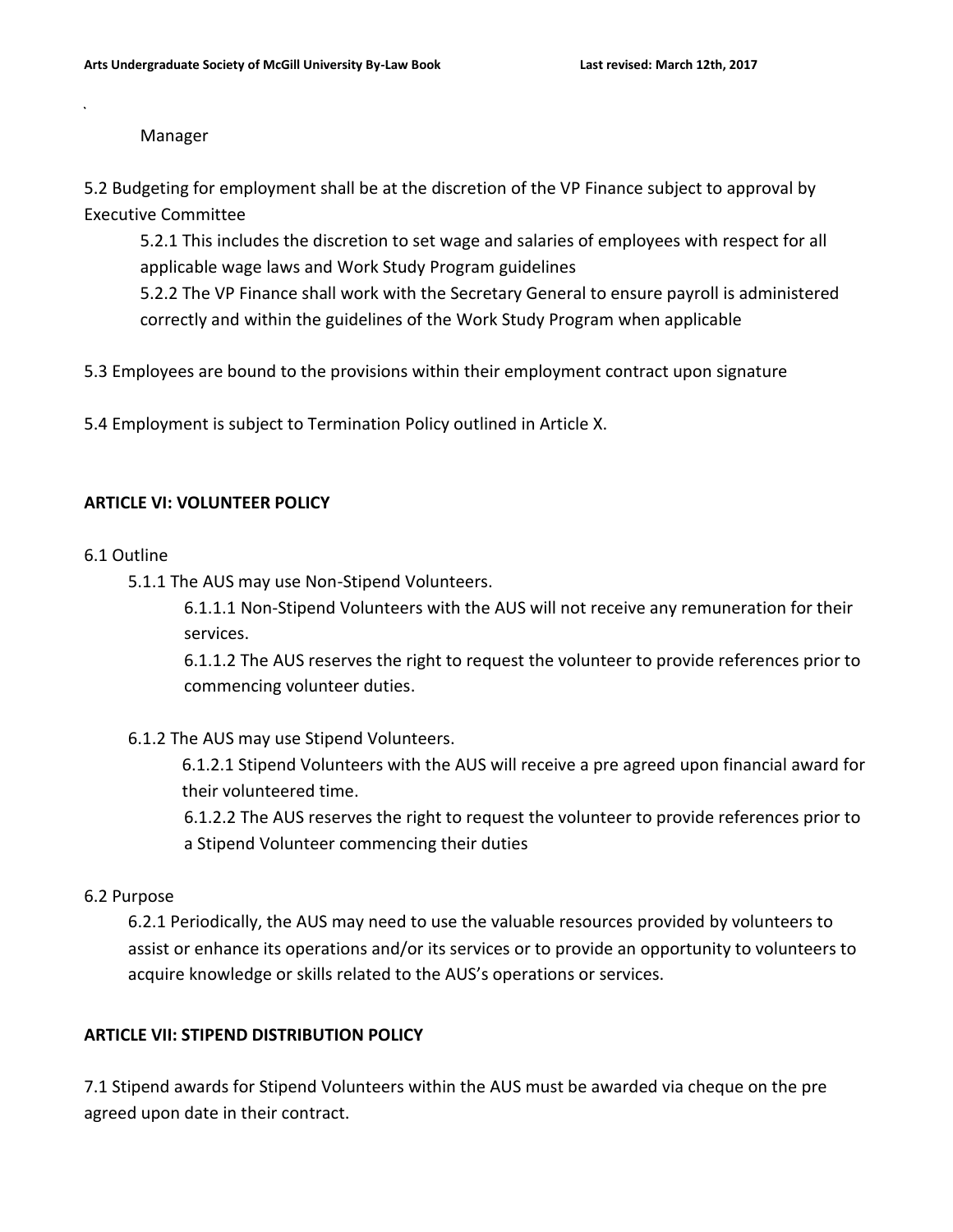7.1.1 The AUS Executive to which a Stipend Volunteer is responsible for is expected to procure and inform the recipient of their stipend award within five (5) days of the date stipulated in their contract.

7.1.2 Both parties (the AUS and the Stipend Volunteer) are expected to retain copies of the signed contract in the event of a dispute over the amounted awarded or date of procurement.

7.2. The Secretary General is expected to compile an organized payment schedule for the VP Finance detailing the name of the recipient, date, and amount awarded for each stipend by the end of September of the current academic year.

# **ARTICLE VIII: INDEPENDENT CONTRACTOR POLICY**

## 8.1 Outline

8.1.1 The AUS may use independent contractors.

8.1.1.1 Independent contractors with the AUS will receive payment for work based upon a predetermined rate for services provided.

8.1.1.2 Independent contractors are expected to complete their provided services within the established timeline to receive payment.

# 8.2 Purpose

 8.2.1 The AUS may use independent contractors for short-term ad hoc AUS services that demand autonomy such as but not limited to AUS Peer Tutors.

# **ARTICLE IX: MEDIATION POLICY**

9.1 Expanding upon Article 4 of the Accountability Bylaws, should they be contacted, the Secretary General will facilitate and, should the situation require, mediate conflict resolution within the AUS between:

9.1.1 AUS Employees or AUS Stipend Volunteers and AUS Executives

- 9.1.2 AUS Organization Representatives and AUS Executives
- 9.1.3 Any other concern brought to the Secretary General at their discretion

## 9.2 Mediation Process

9.2.1 Submit your concern through the online form on the AUS website. In the interim, please send us an e-mail at [secretarygeneral.aus@gmail.com.](mailto:secretary-general.aus@gmail.com)

9.2.2 Once your form is submitted, you will receive an acknowledgment of your form within 3 business days.

9.2.3 The AUS Secretary General and Deputy Secretary General will consult with each other to decide on the best possible method for conflict resolution, and will set up a meeting with the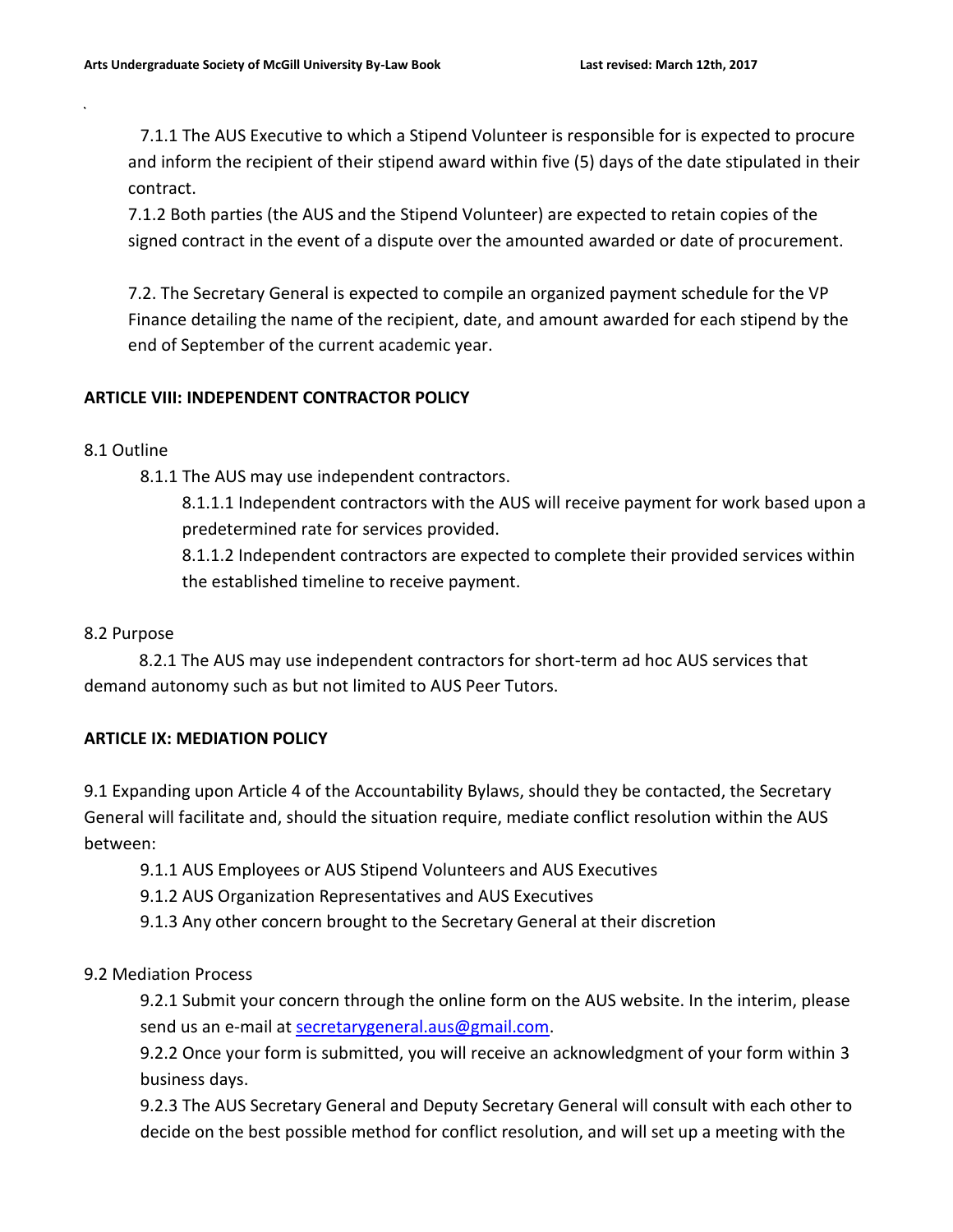plaintiff within 5 business days.

9.2.4 If your conflict is an emergency (i.e. if you don't feel like your workplace is not safe for you to exist in), please contact AUS Secretary General directly. Current direct contact information is posted on the AUS website.

9.2.5 In the event that your conflict is outside the Secretary-General's purview, the Secretary-General will be responsible for putting you in contact with the appropriate resource, and will outsource the resolution task to the competent body.

## **ARTICLE X: TERMINATION**

- 10.1 Employees and Stipend Volunteers may be terminated by the manager of their portfolio 10.2 Grounds for termination shall be derived from a breach of the employee's contract or their relevant obligations outlined in the AUS Constitution.
- 10.3 Portfolio managers must inform all relevant members of the organization either in person or via email and the employee in writing.

10.2 Portfolio managers must inform and receive authorization from the Secretary General to terminate an employee as a mechanism to ensure proper human resources practices are being adhered to.

- 10.3 Terminated employees and Stipend Volunteers must receive all proper compensation as outlined in their contracts for services rendered prior to termination.
- 10.4 Terminated employees may use the Secretary General as a resource for human resources related matters.

## **ARTICLE XI: SOCIAL MEDIA POLICY**

11.1 AUS employees, stipend volunteers, non-stipend volunteers, and independent contractors are expected to respect and adhere to the AUS Equity Policy when making publications accessible to other members of McGill, as well as, the greater online community.

#### **ARTICLE XII: INTERPRETATION**

12.1 These policies and procedures shall be interpreted in a manner consistent with the by-laws and Constitution of the AUS.

#### **ARTICLE XIII: AMENDMENTS**